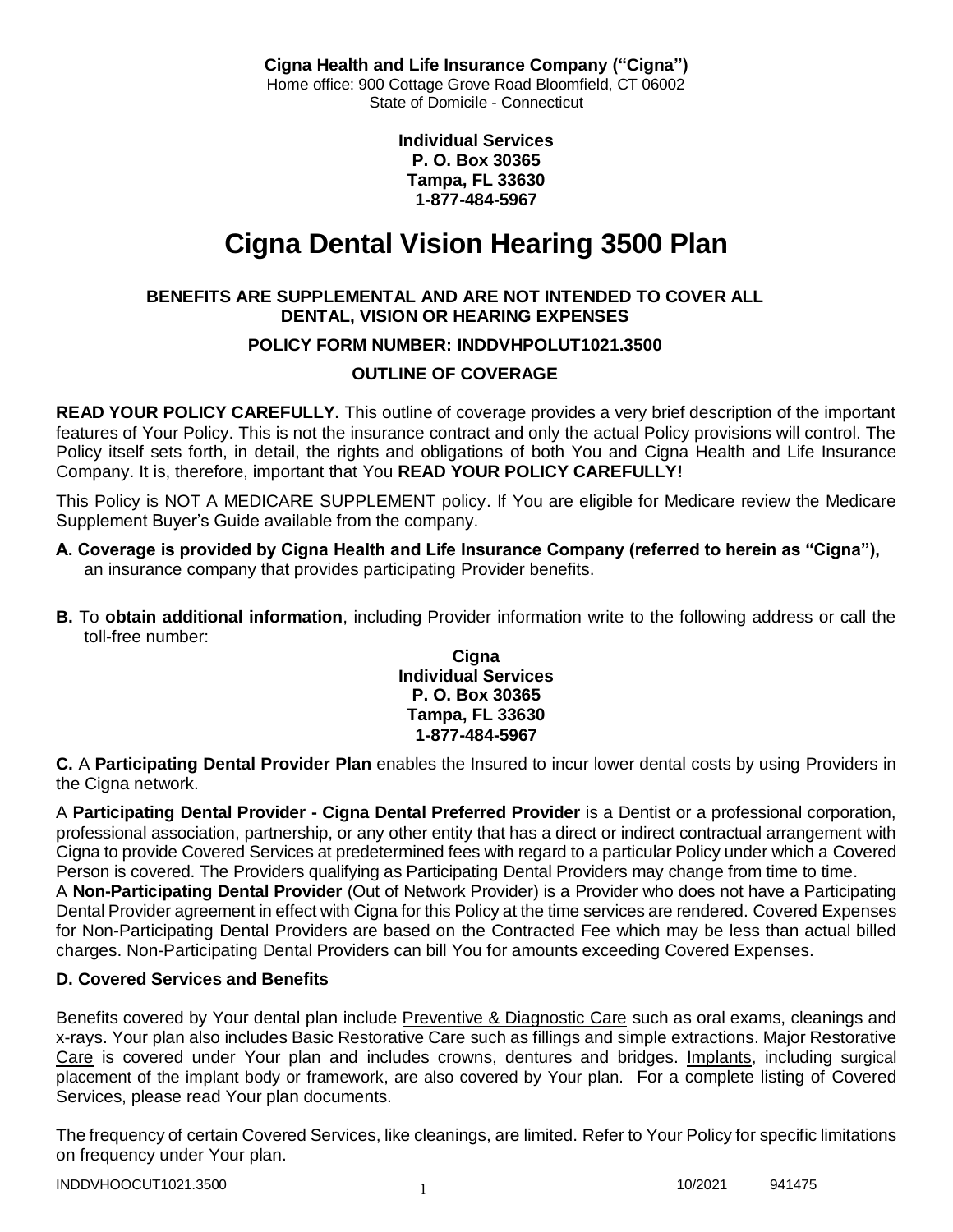### **Benefit Schedule**

The benefits outlined in the table below show the payment percentages for Covered Expenses **AFTER** any applicable Deductibles have been satisfied unless otherwise stated.

# **CIGNA DENTAL, VISION, AND HEARING INSURANCE** *The Schedule*

### **For You and Your Dependents**

### **The Schedule – Dental Benefits**

If You select a Participating Dental Provider, Your cost will be less than if You select a Non-Participating Dental Provider.

### **Dental Deductibles**

Dental Deductibles are expenses to be paid by You or Your Dependent. Dental Deductibles are in addition to any Coinsurance. Once the individual Dental Deductible maximum in The Schedule has been reached ,that individual need not satisfy any further dental deductible for the rest of that year.

### **Participating Dental Provider Payment**

Participating Dental Provider services are paid based on the Contracted Fee agreed upon by the Provider and Cigna.

### **Non-Participating Dental Provider Payment**

Non-Participating Dental Provider services are paid based on the Contracted Fee.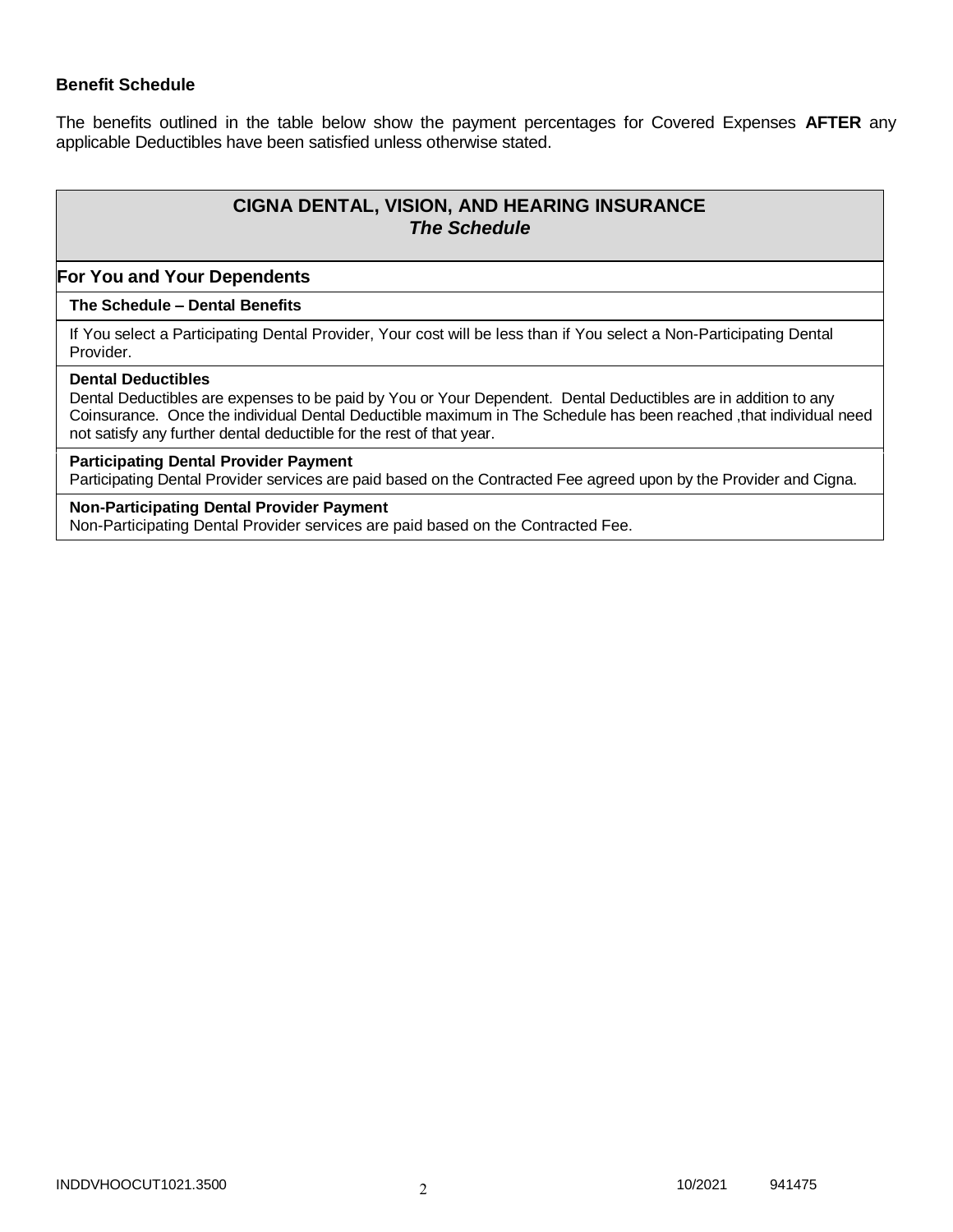| DENTAL BENEFIT HIGHLIGHTS                                                                                                                                                                                                                                                 |                                                  |
|---------------------------------------------------------------------------------------------------------------------------------------------------------------------------------------------------------------------------------------------------------------------------|--------------------------------------------------|
| Classes I, II, III, IX<br><b>Calendar Year Maximum</b>                                                                                                                                                                                                                    | \$2,500 per person                               |
| <b>Class IX Lifetime Maximum</b>                                                                                                                                                                                                                                          | \$2,000 per person                               |
| <b>Calendar Year Dental Deductible</b>                                                                                                                                                                                                                                    |                                                  |
| Individual                                                                                                                                                                                                                                                                | \$100 per person                                 |
|                                                                                                                                                                                                                                                                           | Not Applicable to Class I                        |
| <b>Class I</b>                                                                                                                                                                                                                                                            | The Percentage of Covered Expenses the Plan Pays |
| <b>Preventive Care</b><br>Oral Exams<br><b>Routine Cleanings</b><br>Routine X-rays<br>Non-Routine X-rays<br><b>Fluoride Application</b><br><b>Sealants</b><br>Space Maintainers (non-orthodontic)<br><b>Emergency Care to Relieve Pain</b>                                | 100%                                             |
| <b>Class II</b>                                                                                                                                                                                                                                                           | The Percentage of Covered Expenses the Plan Pays |
| <b>Basic Restorative</b><br>Fillings<br>Surgical Extraction of Impacted Teeth<br>Oral Surgery, Simple Extractions<br>Relines, Rebases, and Adjustments<br>Repairs - Bridges, Crowns, and Inlays<br>Repairs - Dentures                                                     | 80% after dental deductible                      |
| <b>Class III</b>                                                                                                                                                                                                                                                          | The Percentage of Covered Expenses the Plan Pays |
| <b>Major Restorative</b><br>Crowns / Inlays / Onlays<br>Root Canal Therapy / Endodontics<br><b>Minor Periodontics</b><br><b>Major Periodontics</b><br>Oral Surgery, All Except Simple Extractions<br>Prosthesis Over Implant<br>Anesthetics<br>Dentures<br><b>Bridges</b> | 50% after dental deductible                      |
| <b>Class IX</b>                                                                                                                                                                                                                                                           | The Percentage of Covered Expenses the Plan Pays |
| Implants                                                                                                                                                                                                                                                                  | 50% after plan deductible                        |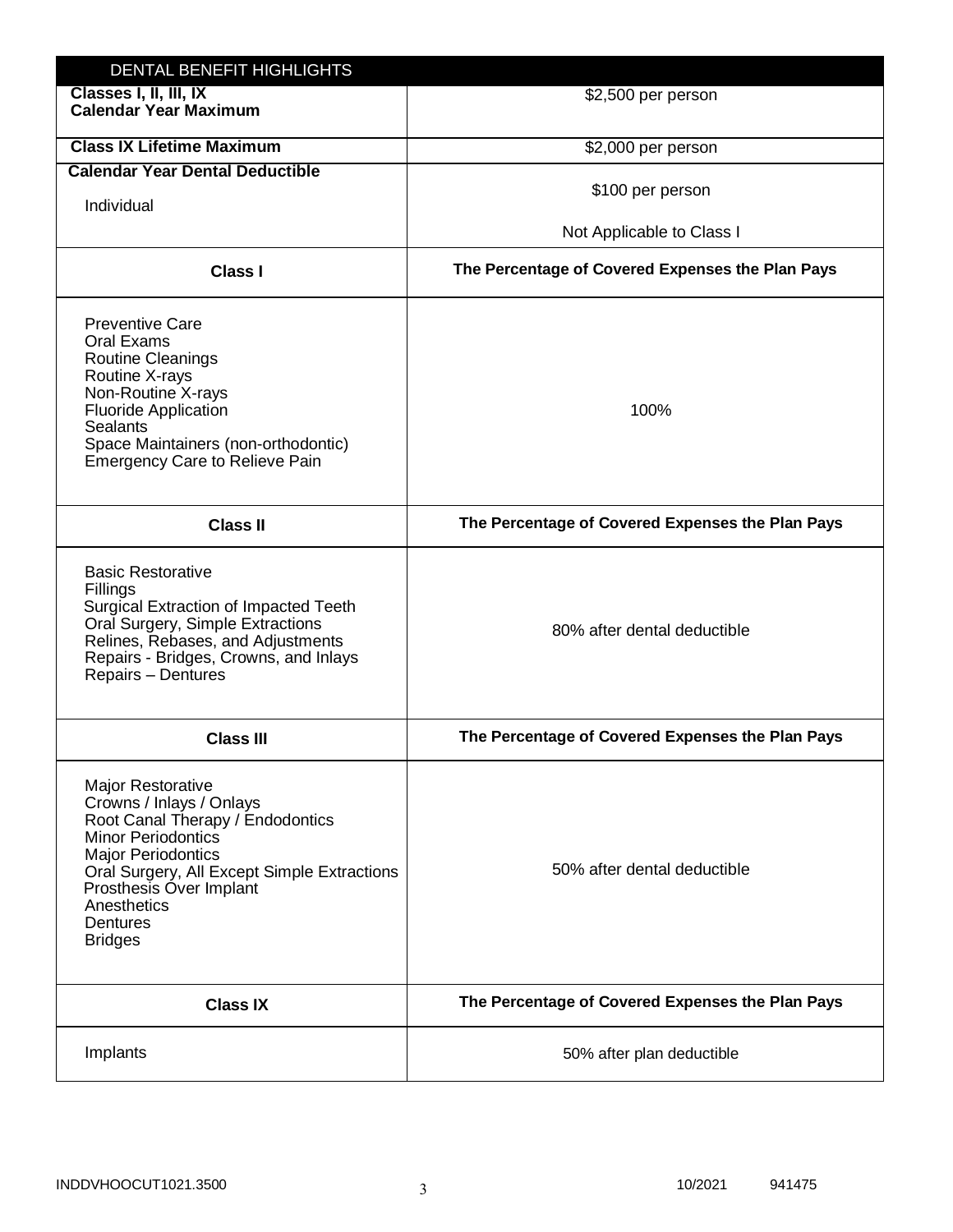| The Schedule - Vision Benefits                                                                  |                                                                                          |
|-------------------------------------------------------------------------------------------------|------------------------------------------------------------------------------------------|
| VISION BENEFIT HIGHLIGHTS                                                                       |                                                                                          |
| Eye Examinations, including refraction                                                          | The plan pays 90% of expenses, not to exceed a \$100 calendar<br>year maximum per person |
| Materials (corrective eyeglasses or contact<br>lenses, including fittings and follow-up visits) | \$300 calendar year maximum per person                                                   |

| The Schedule - Hearing Benefits                             |                                        |
|-------------------------------------------------------------|----------------------------------------|
| <b>HEARING BENEFIT HIGHLIGHTS</b>                           |                                        |
| <b>Hearing Examinations</b>                                 | \$50 calendar year maximum per person  |
| Materials (Hearing Aids, including fittings<br>and repairs) | \$700 calendar year maximum per person |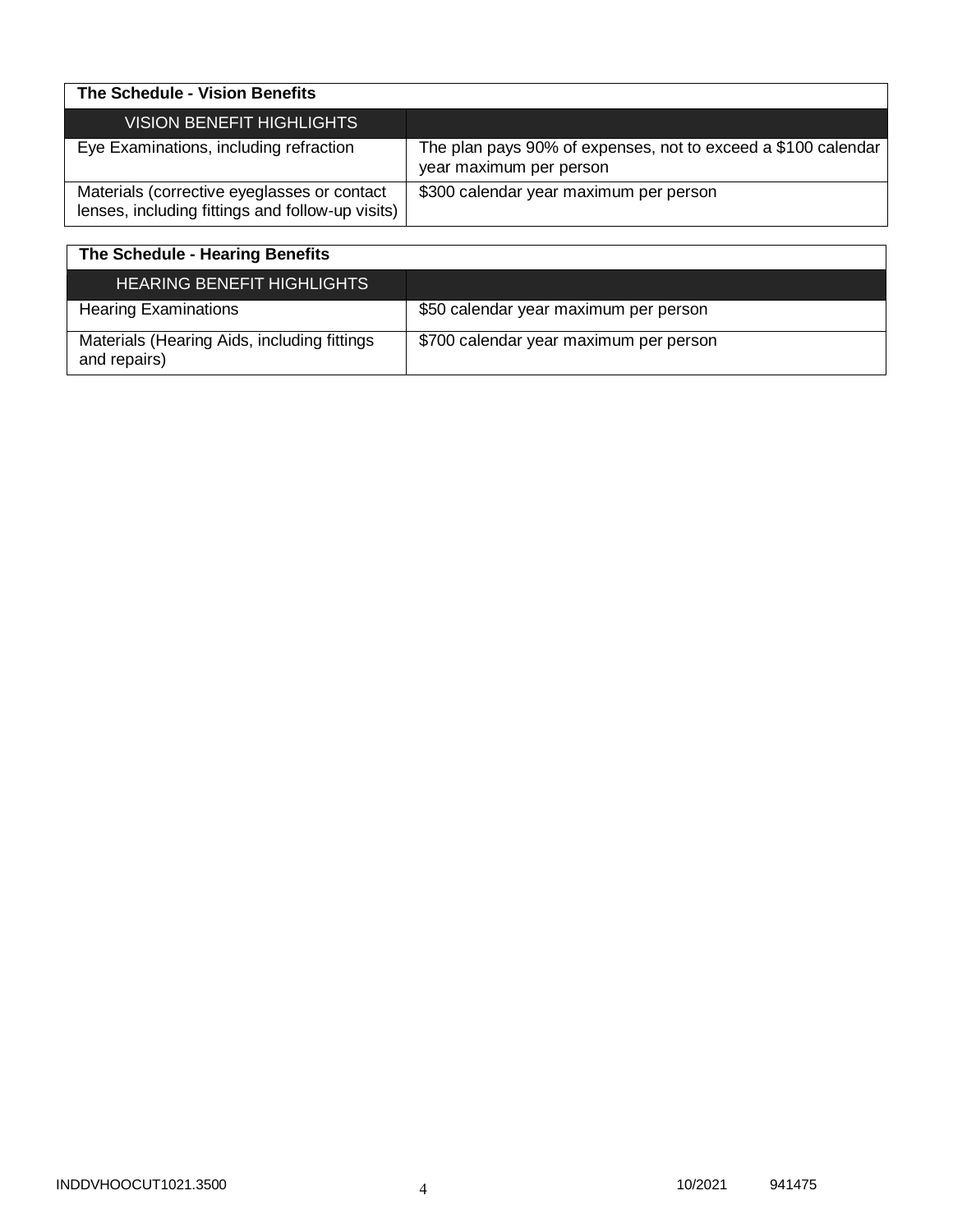# **Waiting Periods**

A Covered Person may access their dental, vision, and hearing benefit insurance once he or she has satisfied the following waiting periods.

- there is no waiting period for Class I or II dental benefits or for vision and hearing benefits.
- after 6 consecutive months of coverage dental benefits will increase to include the list of Class III procedures.
- after 12 consecutive months of coverage dental benefits will increase to include the list of Class IX procedures.

### **Missing Teeth Limitation**

There is no payment for replacement of teeth that are missing when a person first becomes insured. This payment limitation no longer applies after 24 months of continuous coverage.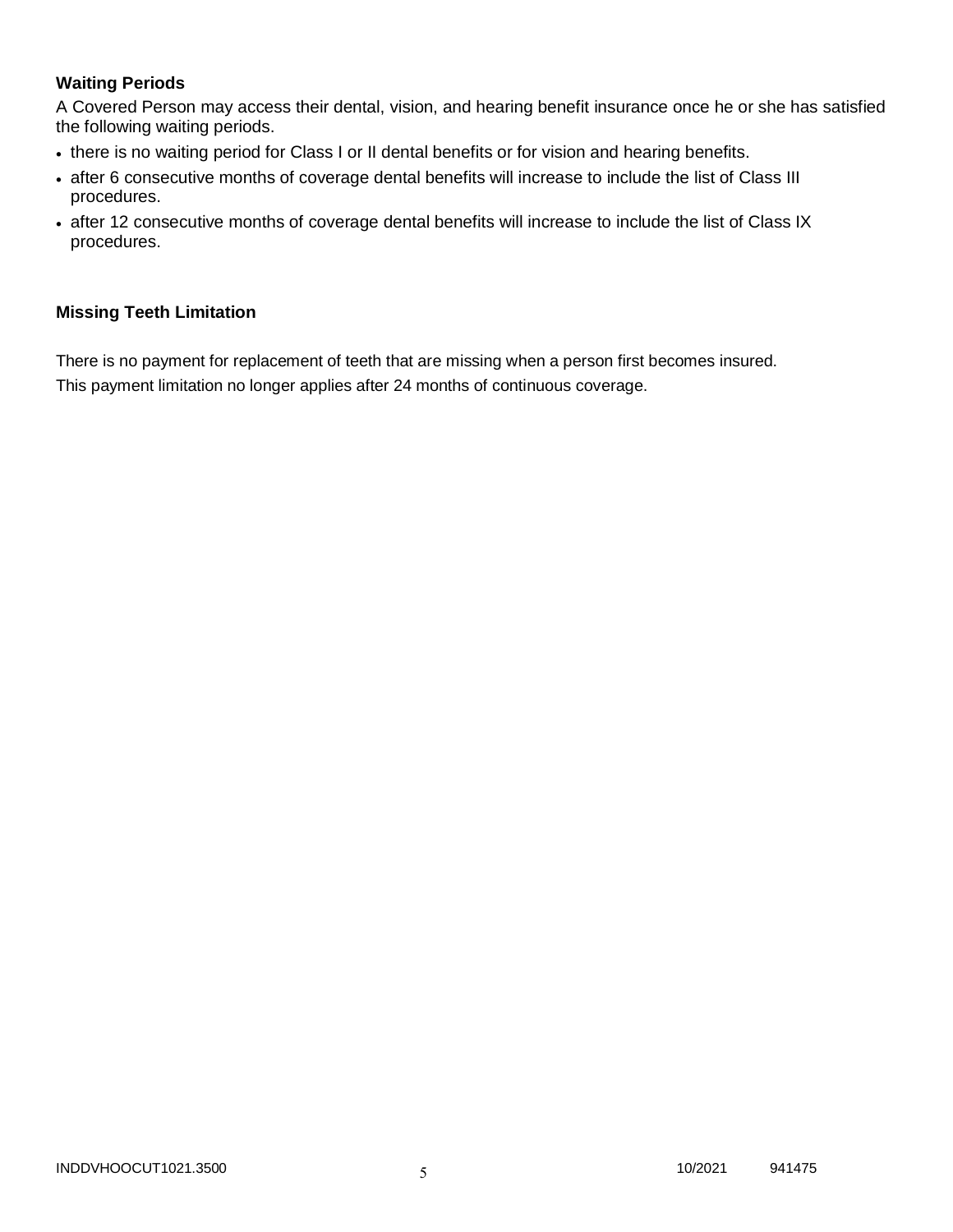# **E. Insured's Financial Responsibility**

The Insured is responsible for paying the monthly or quarterly premium on a timely basis. The Insured is also responsible to pay Providers for charges that are applied to the Deductibles, Coinsurance, and any amounts charged by Non-Participating Dental Providers in excess of the Contracted Fee. In addition, any charges for Medically Necessary and/or Dentally Necessary items that are excluded under the Policy are the responsibility of the Insured.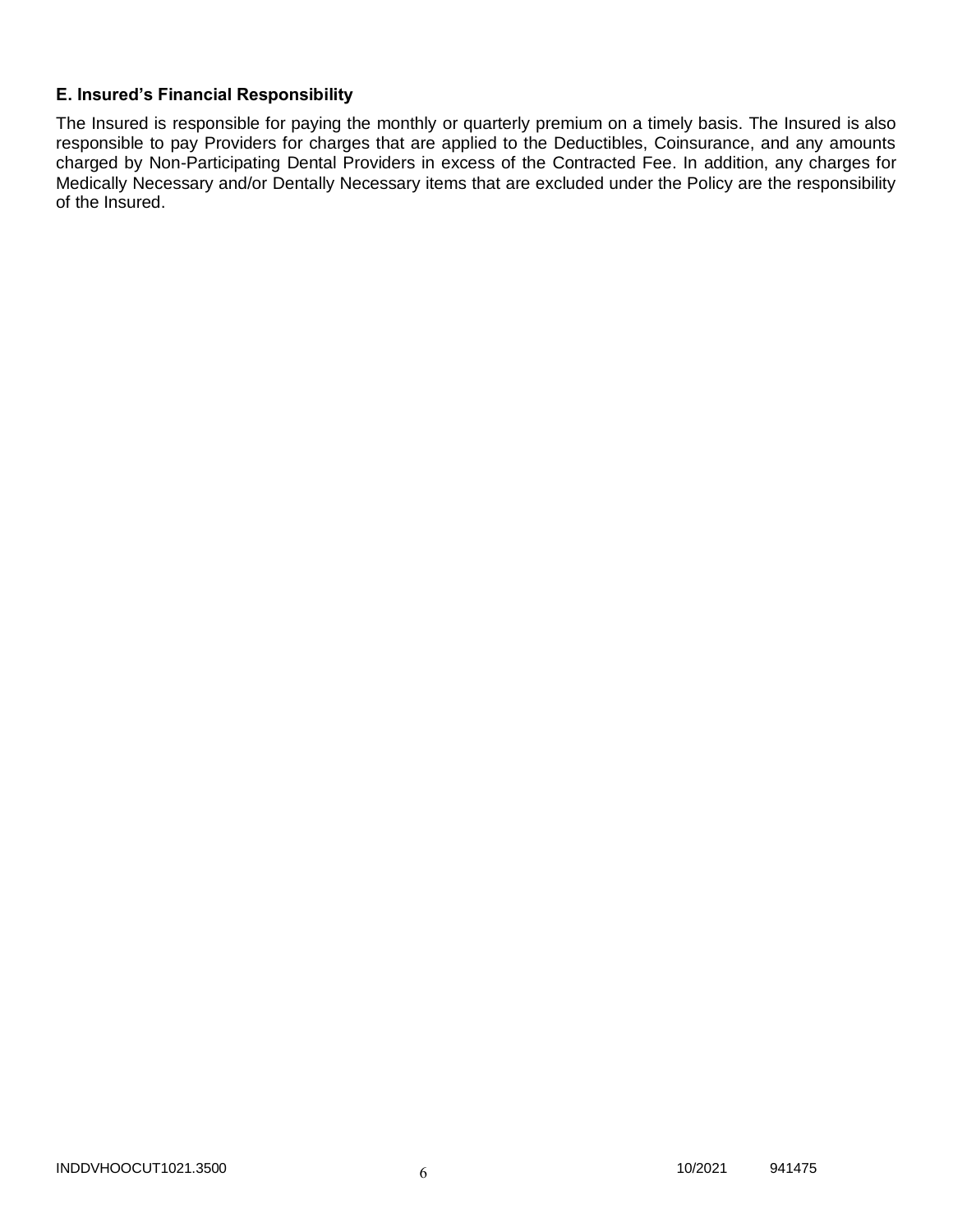# **F. Exclusions And Limitations: What Is Not Covered By This Policy**

# **Expenses Not Covered**

Covered Expenses will not include, and no payment will be made for:

- procedures which are not included in the list of Covered Dental Services, Covered Vision Services, or Covered Hearing Services;
- cone beam imaging;
- instruction for plaque control, oral hygiene and diet;
- core build-ups;
- veneers:
- precious or semi-precious metals for crowns, bridges and abutments;
- restoration of teeth which have been damaged by erosion, attrition or abrasion;
- bite registrations; precision or semi-precision attachments; or splinting;
- orthodontic treatment, except for the treatment of cleft lip and cleft palate;
- general anesthesia or intravenous sedation, when used for the purposes of anxiety control or patient management is not covered; may be considered only when medically or dentally necessary and when in conjunction with covered complex oral surgery;
- athletic mouth guards;
- services performed solely for cosmetic reasons;
- personalization or decoration of any dental device or dental work;
- replacement of an appliance per benefit guidelines;
- services that are medical in nature:
- services and supplies received from a hospital;
- prescription drugs;
- plano lenses:
- VDT (video display terminal)/computer eyeglass benefit;
- medical or surgical treatment of the eyes;
- any type of corrective vision surgery, including LASIK surgery, radial ketatonomy (RK), automated lamellar keratoplasty (ALK), or conductive keratoplasty (CK);
- Orthoptic or vision training and any associated supplemental testing;
- any eye examination, or any corrective eyewear, required by an employer as a condition of employment;
- safety eyewear;
- sub-normal vision aids or non-prescription lenses;
- Magnification or low vision aids not shown as covered in the Schedule of Vision Coverage;
- Assistive Listening Devices (ALDs);
- medical and/or surgical treatment of the internal or external structures of the ear, including but not limited to Cochlear implants;
- Hearing Aids not prescribed by a Licensed Hearing Care Professional;
- ear protective devices or plugs;
- Hearing Aids maintenance/service contracts, ear molds and other miscellaneous repairs;
- Hearing Aids purchased online or over the counter (OTC); or
- Disposable Hearing Aids.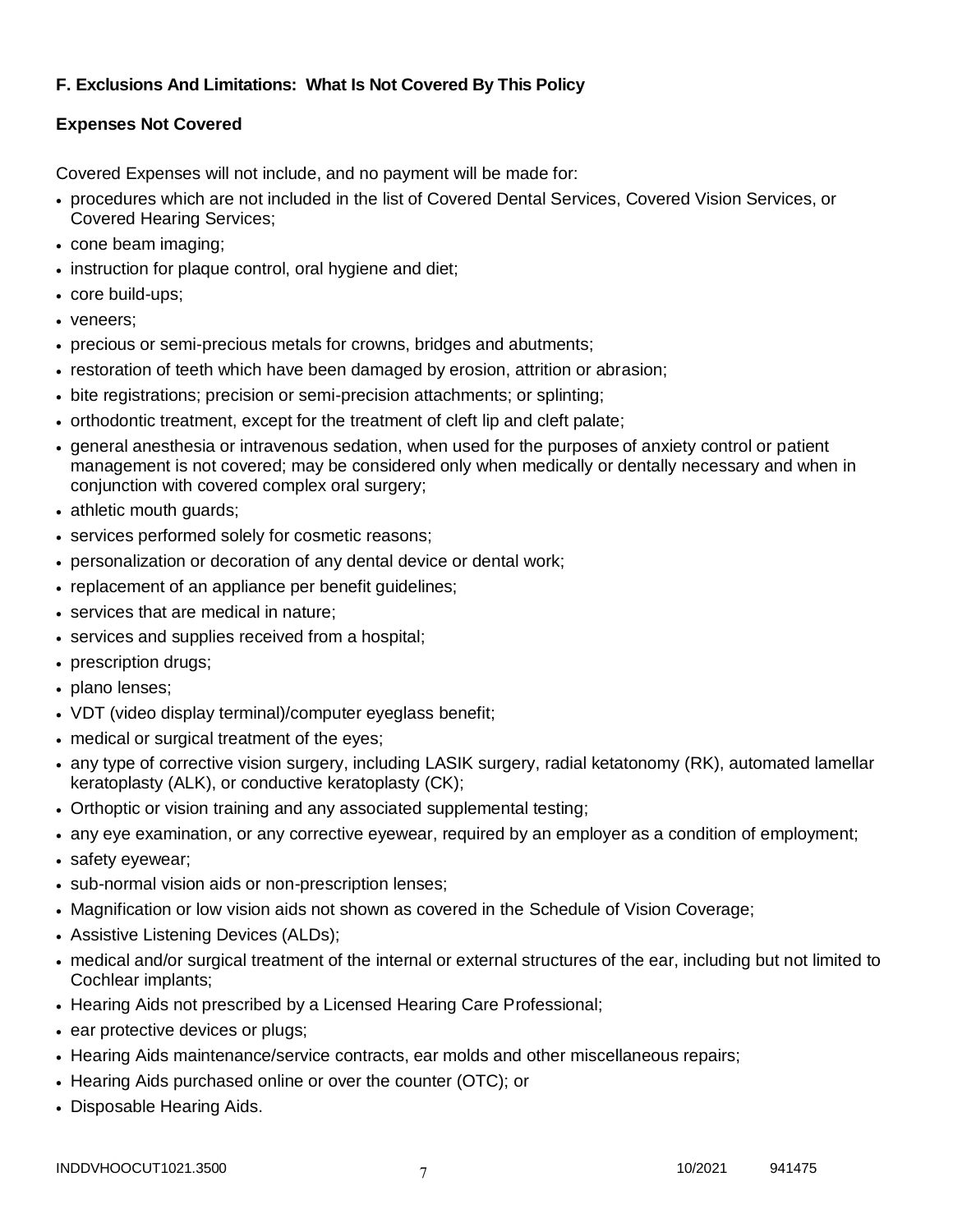# **General Limitations**

No payment will be made for expenses incurred for You or any one of Your Dependents:

- For services not specifically listed as Covered Services in this Policy;
- For services or supplies that are not Medically Necessary;
- For services received before the Effective Date of coverage;
- For services received after coverage under this Policy ends;
- For services for which You have no legal obligation to pay or for which no charge would be made if You did not have insurance coverage;
- For Professional services or supplies received or purchased directly or on Your behalf by anyone, including a Provider, from any of the following:
	- **Yourself or Your employer;**
	- a person who lives in the Covered Person's home, or that person's employer;
	- a person who is related to the Covered Person by blood, marriage or adoption, or that person's employer.
- for or in connection with an Injury arising out of, or in the course of, any employment for wage or profit;
- for or in connection with a Sickness which is covered under any workers' compensation or similar law;
- for charges made by a Hospital owned or operated by or which provides care or performs services for, the United States Government, if such charges are directly related to a condition which occurred while serving in the military or an associated auxiliary unit;
- services or supplies received due to an act of war, declared or undeclared while serving in the military or an associated auxiliary unit;
- to the extent that payment is unlawful where the person resides when the expenses are incurred;
- for charges which the person is not legally required to pay;
- for charges which would not have been made if the person had no insurance;
- to the extent that billed charges exceed the rate of reimbursement as described in the Schedule;
- for charges for unnecessary care, treatment or surgery;
- to the extent that You or any of Your Dependents is in any way paid or entitled to payment for those expenses by or through a public program, other than Medicaid;
- for or in connection with experimental procedures or treatment methods not approved by the American Dental Association or the appropriate dental specialty society;
- To the extent that benefits are paid or payable for those expenses under the mandatory part of any auto insurance policy written to comply with a "no-fault" insurance law or an uninsured motorist insurance law. Cigna will take into account any adjustment option chosen under such part by You or any one of Your Dependents.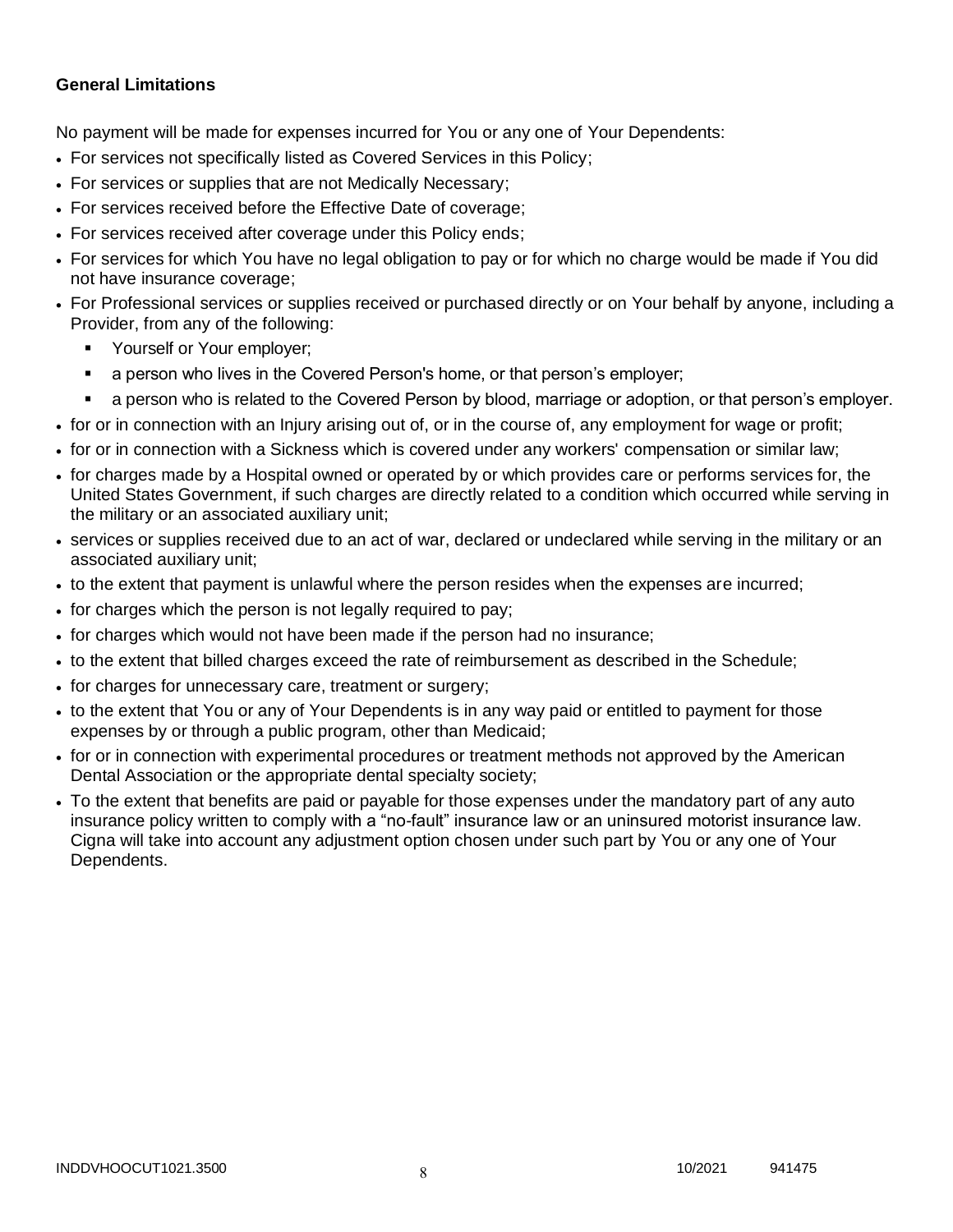# **G. Predetermination of Dental Benefits Program**

Predetermination of Benefits is a voluntary review of a Dentist's proposed treatment plan and expected charges. It is not preauthorization of service and is not required.

The treatment plan should include supporting pre-operative x-rays and other diagnostic materials as requested by Cigna's dental consultant. If there is a change in the treatment plan, a revised plan should be submitted.

Cigna will determine covered dental expenses for the proposed treatment plan. If there is no Predetermination of Benefits, Cigna will determine covered dental expenses when it receives a claim.

Review of proposed treatment is advised whenever extensive dental work is recommended when charges exceed **\$500**.

Predetermination of Benefits is not a guarantee of a set payment. Payment is based on the services that are actually delivered and the coverage in force at the time services are completed.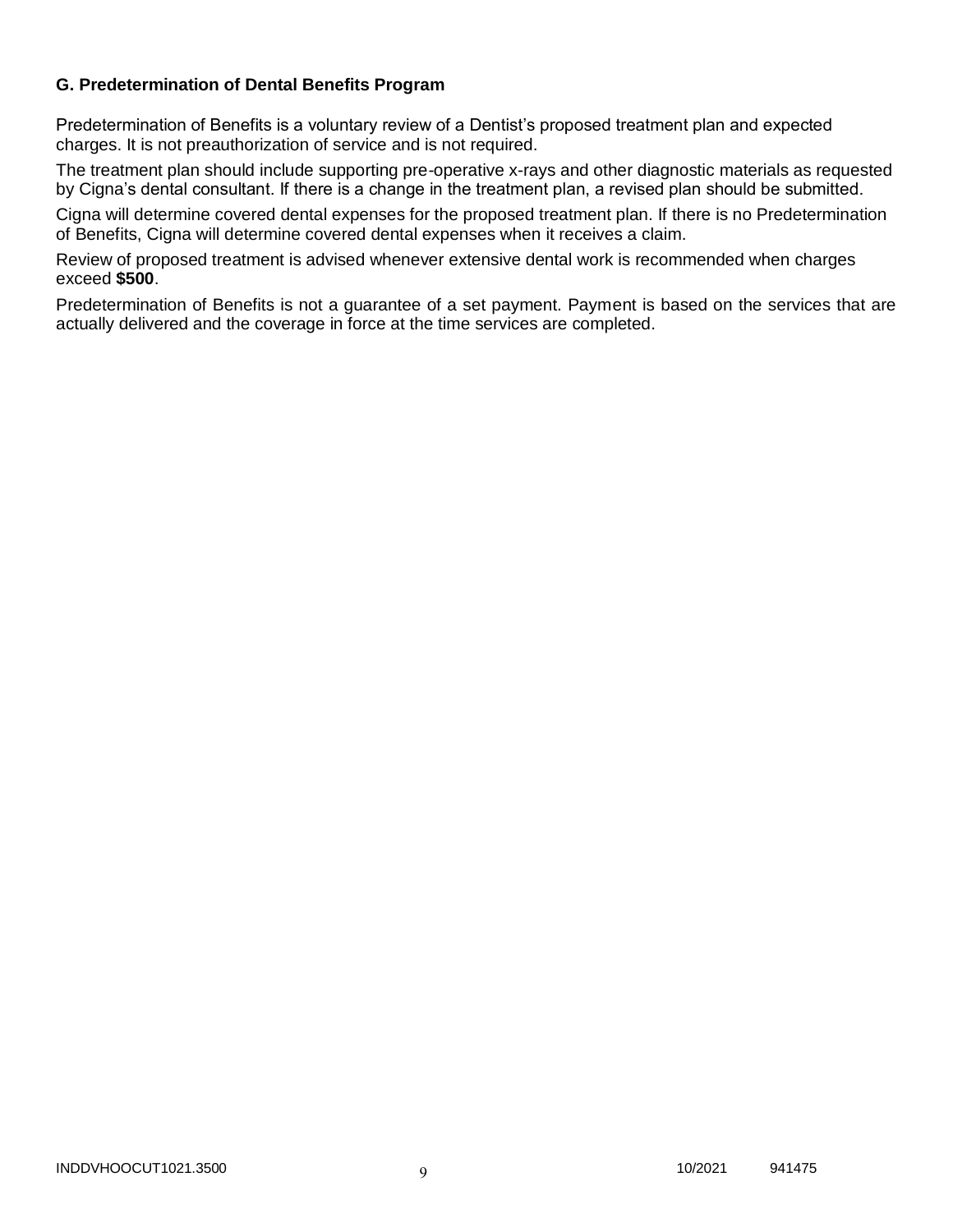### **H. General Provisions**

# **WHEN YOU HAVE A GRIEVANCE OR AN APPEAL**

For the purposes of this section, any reference to "You," "Your" or "Yourself" also refers to a representative or provider designated by You to act on Your behalf, unless otherwise noted.

We want You to be completely satisfied with the care You receive. That is why we have established a process for addressing Your concerns and solving Your problems.

### **Start With Member Services**

We are here to listen and to help. If You have a concern regarding a person, a service, the quality of care, or contractual benefits, You can call our toll-free number and explain Your concern to one of our Customer Service representatives. You can also express that concern in writing. Please call or write to us at the following:

> Customer Services Toll-Free Number or address that appears on mycigna.com, explanation of benefits or claim form.

We will do our best to resolve the matter on Your initial contact. If we need more time to review or investigate Your concern, we will get back to You as soon as possible, but in any case within 30 days.

If You are not satisfied with the results of a coverage decision, You can start the appeals procedure.

### **Appeals Procedure**

Cigna has a two step appeals procedure for coverage decisions. To initiate an appeal, You must submit a request for an appeal in writing within 365 days of receipt of a denial notice. You should state the reason why You feel Your appeal should be approved and include any information supporting Your appeal. If You are unable or choose not to write, You may ask to register Your appeal by telephone. Call or write to us at the toll-free number or address on Your Benefit Identification card, explanation of benefits or claim form.

### **Level-One Appeal**

Your appeal will be reviewed and the decision made by someone not involved in the initial decision. Appeals involving Medical Necessity or clinical appropriateness will be considered by a health care professional.

For level-one appeals, we will respond in writing with a decision within 30 calendar days after we receive an appeal for a postservice coverage determination. If more time or information is needed to make the determination, we will notify You in writing to request an extension of up to 15 calendar days and to specify any additional information needed to complete the review.

### **Level Two Appeal**

If You are dissatisfied with our level one appeal decision, You may request a second review. To start a level two appeal, follow the same process required for a level one appeal.

Most requests for a second review will be conducted by the Appeals Committee, which consists of at least three people. Anyone involved in the prior decision may not vote on the Committee. For appeals involving Medical Necessity or clinical appropriateness, the Committee will consult with at least one Dentist reviewer in the same or similar specialty as the care under consideration, as determined by Cigna's Dentist reviewer. You may present Your situation to the Committee in person or by conference call.

For level two appeals we will acknowledge in writing that we have received Your request and schedule a Committee review. For postservice claims, the Committee review will be completed within 30 calendar days. If more time or information is needed to make the determination, we will notify You in writing to request an extension of up to 15 calendar days and to specify any additional information needed by the Committee to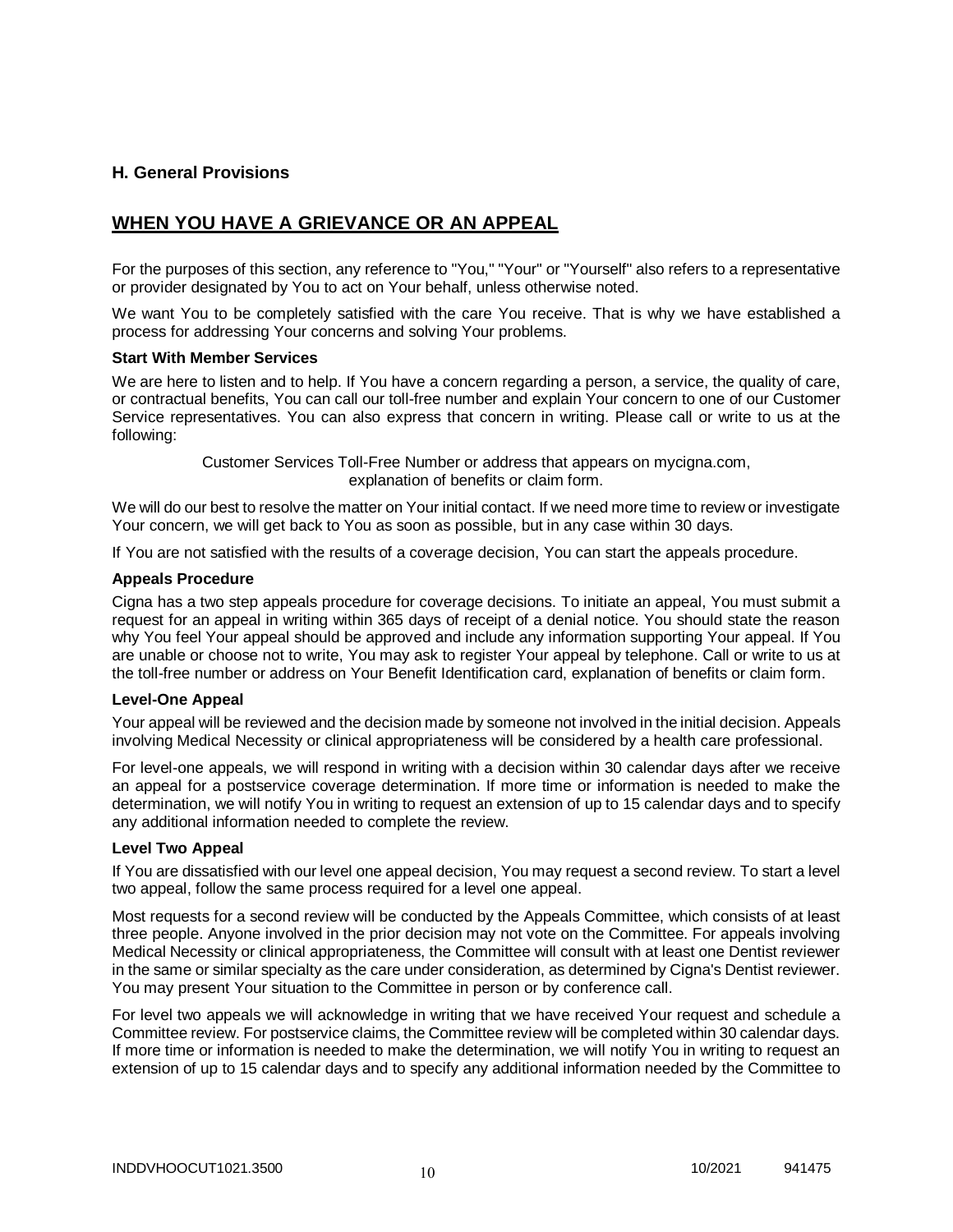complete the review. You will be notified in writing of the Committee's decision within five working days after the Committee meeting, and within the Committee review time frames above if the Committee does not approve the requested coverage.

### **Independent Review Procedure**

If You are not fully satisfied with the decision of Cigna's level-two appeal review regarding Your Medical Necessity or clinical appropriateness issue, You may request that Your appeal be referred to an Independent Review Organization. The Independent Review Organization is composed of persons who are not employed by HealthCare or any of its affiliates. A decision to use the voluntary level of appeal will not affect the claimant's rights to any other benefits under the plan.

There is no charge for You to initiate this independent review process. Cigna will abide by the decision of the Independent Review Organization.

In order to request a referral to an Independent Review Organization, certain conditions apply. The reason for the denial must be based on a Medical Necessity or clinical appropriateness determination by Cigna. Administrative, eligibility or benefit coverage limits or exclusions are not eligible for appeal under this process.

To request a review, You must notify the Appeals Coordinator within 180 days of Your receipt of Cigna's level two appeal review denial. Cigna will then forward the file to the Independent Review Organization.

The Independent Review Organization will render an opinion within 30 days. When requested and when a delay would be detrimental to Your condition, as determined by Cigna's Dentist reviewer, the review shall be completed within 3 days.

The Independent Review Program is a voluntary program arranged by Cigna.

#### **Appeal to the State of Utah**

You have the right to contact the Utah State Department of Insurance for assistance at any time. The Utah State Department of Insurance may be contacted at the following address and telephone number:

Utah State Department of Insurance State Office Building, Room 3110 Salt Lake City, UT 84114-6901 800-439-3805

### **Notice of Benefit Determination on Appeal**

Every notice of an appeal decision will be provided in writing or electronically and, if an adverse determination, will include: (1) the specific reason or reasons for the denial decision; (2) reference to the specific Policy provisions on which the decision is based; (3) a statement that the claimant is entitled to receive, upon request and free of charge, reasonable access to and copies of all documents, records, and other Relevant Information as defined; (4) upon request and free of charge, a copy of any internal rule, guideline, protocol or other similar criterion that was relied upon in making the adverse determination regarding your appeal, and an explanation of the scientific or clinical judgment for a determination that is based on a medical necessity, experimental treatment or other similar exclusion or limit.

#### **Relevant Information**

Relevant Information is any document, record, or other information which was relied upon in making the benefit determination; was submitted, considered, or generated in the course of making the benefit determination, without regard to whether such document, record, or other information was relied upon in making the benefit determination; demonstrates compliance with the administrative processes and safeguards required by federal law in making the benefit determination; or constitutes a statement of policy or guidance with respect to the plan concerning the denied treatment option or benefit or the claimant's diagnosis, without regard to whether such advice or statement was relied upon in making the benefit determination.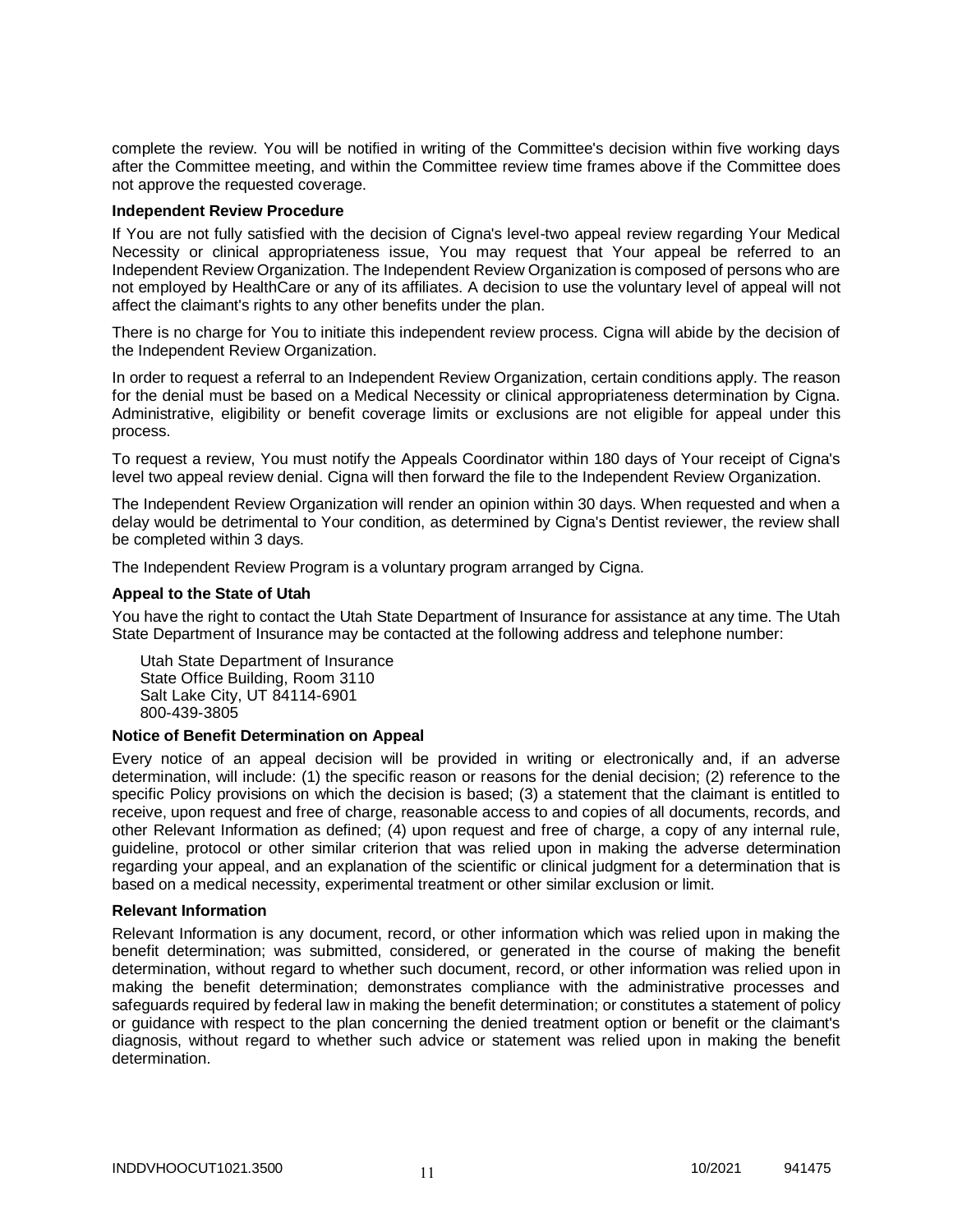### **Dispute Resolution**

All complaints or disputes relating to coverage under this Policy must be resolved in accordance with Our complaint and adverse determination appeal procedures. Complaints and adverse determination appeals may be reported by telephone or in writing. All complaints and adverse determination appeals received by Us that cannot be resolved by telephone conversation (when appropriate) to the mutual satisfaction of both the Insured Person and Us will be acknowledged in writing, along with a description of how We propose to resolve the grievance.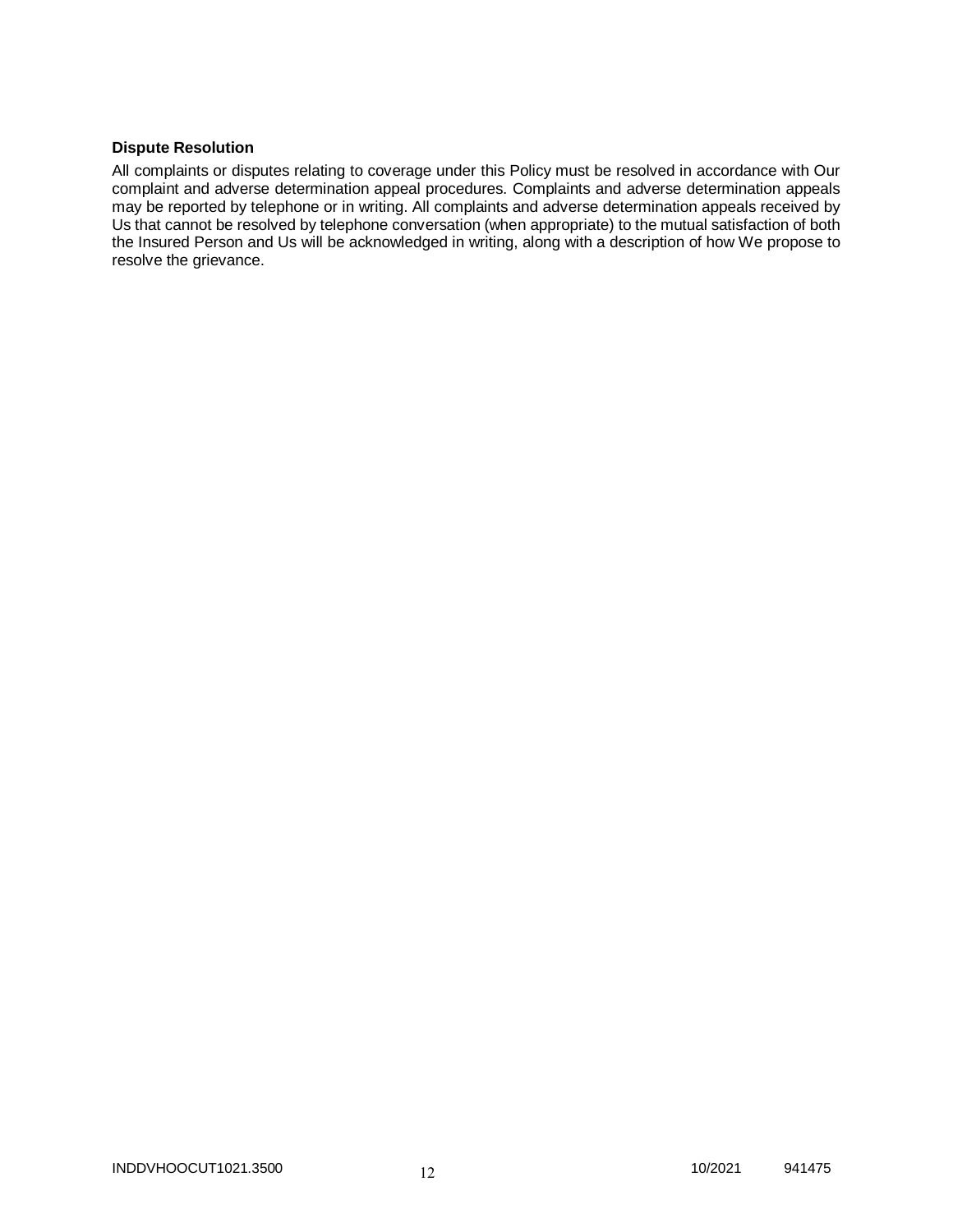# **Compulsory Binding Arbitration**

To the extent permitted by law, any controversy between Cigna and an insured (including any legal representative acting on Your behalf), arising out of or in connection with this Policy may be submitted to binding arbitration upon written notice by one party to another. Such arbitration shall be governed by the provisions of the Commercial Arbitration Rules of the American Health Lawyers Association, to the extent that such provisions are not inconsistent with the provisions of this section.

If the parties cannot agree upon a single arbitrator within 30 days of the effective date of written notice of arbitration, each party shall choose one arbitrator within 15 working days after the expiration of such 30-day period and the two arbitrators so chosen shall choose a third arbitrator, who shall be an attorney duly licensed to practice law in the applicable state. If either party refuses or otherwise fails to choose an arbitrator within such 15-working-day-period, the arbitrator chosen shall choose a third arbitrator in accordance with these requirements.

The arbitration hearing shall be held within 30 days following appointment of the third arbitrator, unless otherwise agreed to by the parties. If either party refuses to or otherwise fails to participate in such arbitration hearing, such hearing shall proceed and shall be fully effective in accordance with this section, notwithstanding the absence of such party.

The arbitrator(s) shall render his (their) decision within 30 days after the termination of the arbitration hearing. To the extent permitted by law, the decision of the arbitrator, or the decision of any two arbitrators if there are three arbitrators, shall be binding upon both parties conclusive of the controversy in question, and enforceable in any court of competent jurisdiction.

No party to this Policy shall have a right to cease performance of services or otherwise refuse to carry out its obligations under this Policy pending the outcome of arbitration in accordance with this section, except as otherwise specifically provided under this Policy.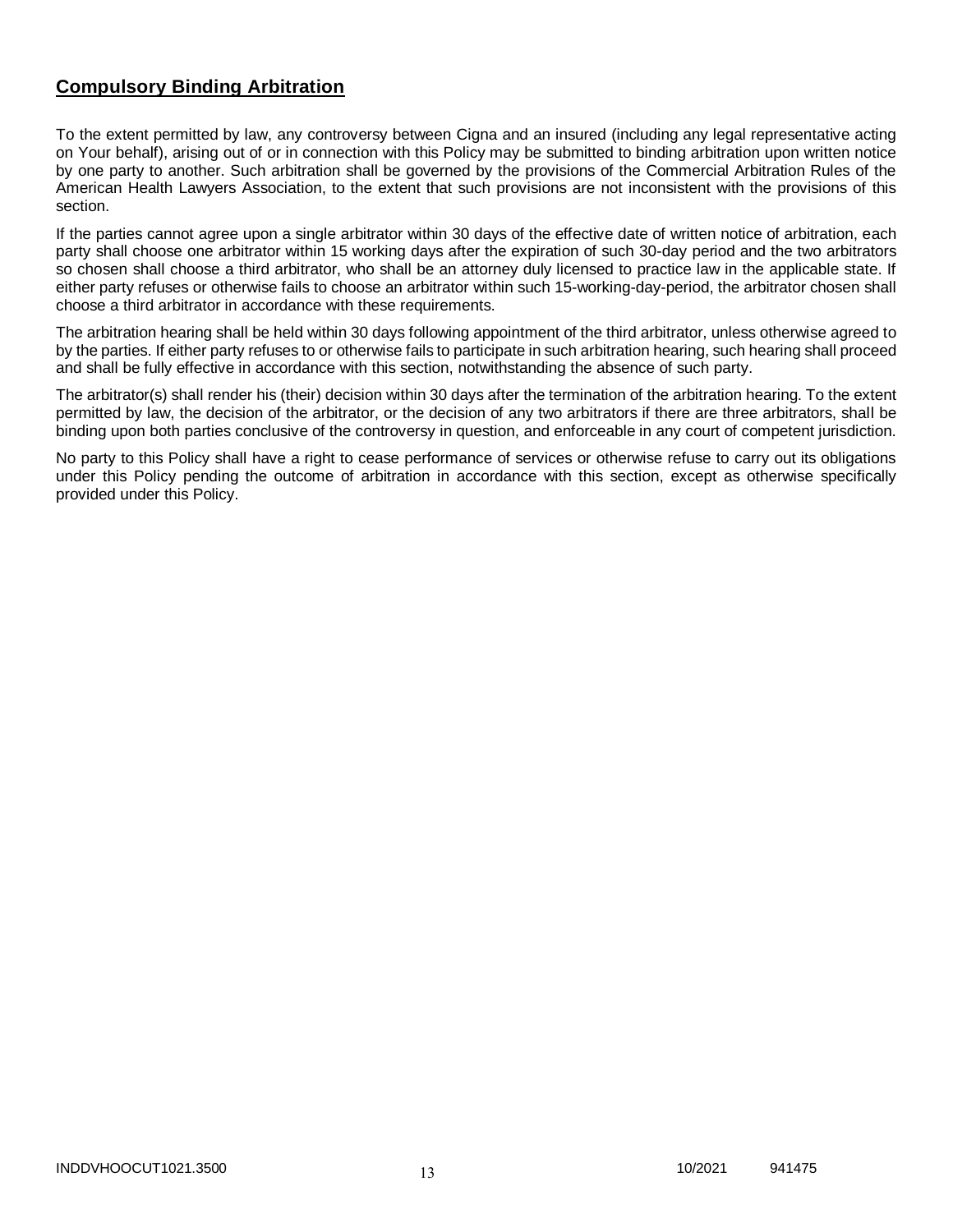# **I. Participating Dental Providers**

Cigna will provide a current list of Dentists currently participating with Cigna and their locations to each Covered Person upon request.

To verify if a Dentist is currently participating with Cigna and is accepting new Cigna Insureds, the Covered Person should visit Our website at mycigna.com.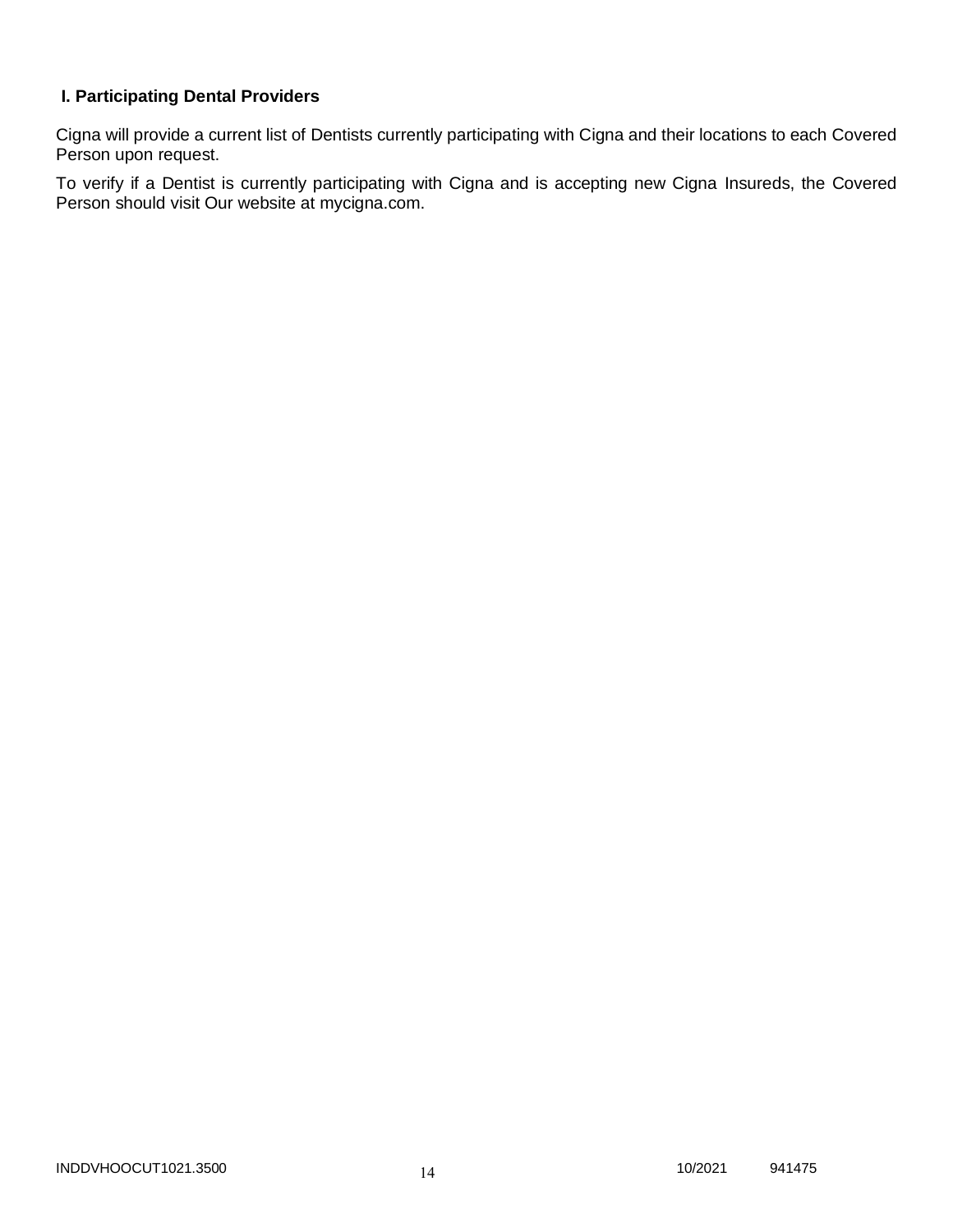### **J. Renewability, Eligibility, and Continuation**

1. The Policy will renew except for the specific events stated in the Policy. Cigna may change the premiums of the Policy with 60 days written notice to the Insured prior to the renewal date. However, Cigna will not refuse to renew or change the premium schedule for the Policy on an individual basis, but only for all Insureds in the same class and covered under the same Policy as You.

2. The individual plan is designed for residents of Utah who are not enrolled under or covered by any other group or individual health coverage. You must notify Cigna of all changes that may affect any Covered Person's eligibility under the Policy.

3. You or Your Dependent(s) will become ineligible for coverage:

- When premiums are not paid according to the due dates and grace periods described in the premium section.
- With respect to Your Spouse, Domestic Partner, or partner to a Civil Union: when the Spouse is no longer married to the Insured or when the union is dissolved.
- With respect to You and Your Family Member(s): when You no longer meet the requirements listed in the Conditions of Eligibility section.
- The date the Policy terminates.
- When the Insured no longer lives in the Service Area.

4. If a Covered Person's eligibility under this Plan would terminate due to the Insured's death, divorce or if other Dependents would become ineligible due to age or no longer qualify as dependents for coverage under this Plan; except for the Insured's failure to pay premium, the Covered Person's insurance will be continued if the Covered Person exercising the continuation right notifies Cigna and pays the appropriate monthly premium within 60 days following the date this Policy would otherwise terminate. Any waiting periods in the new Plan will be considered as being met to the extent coverage was in force under this Plan.